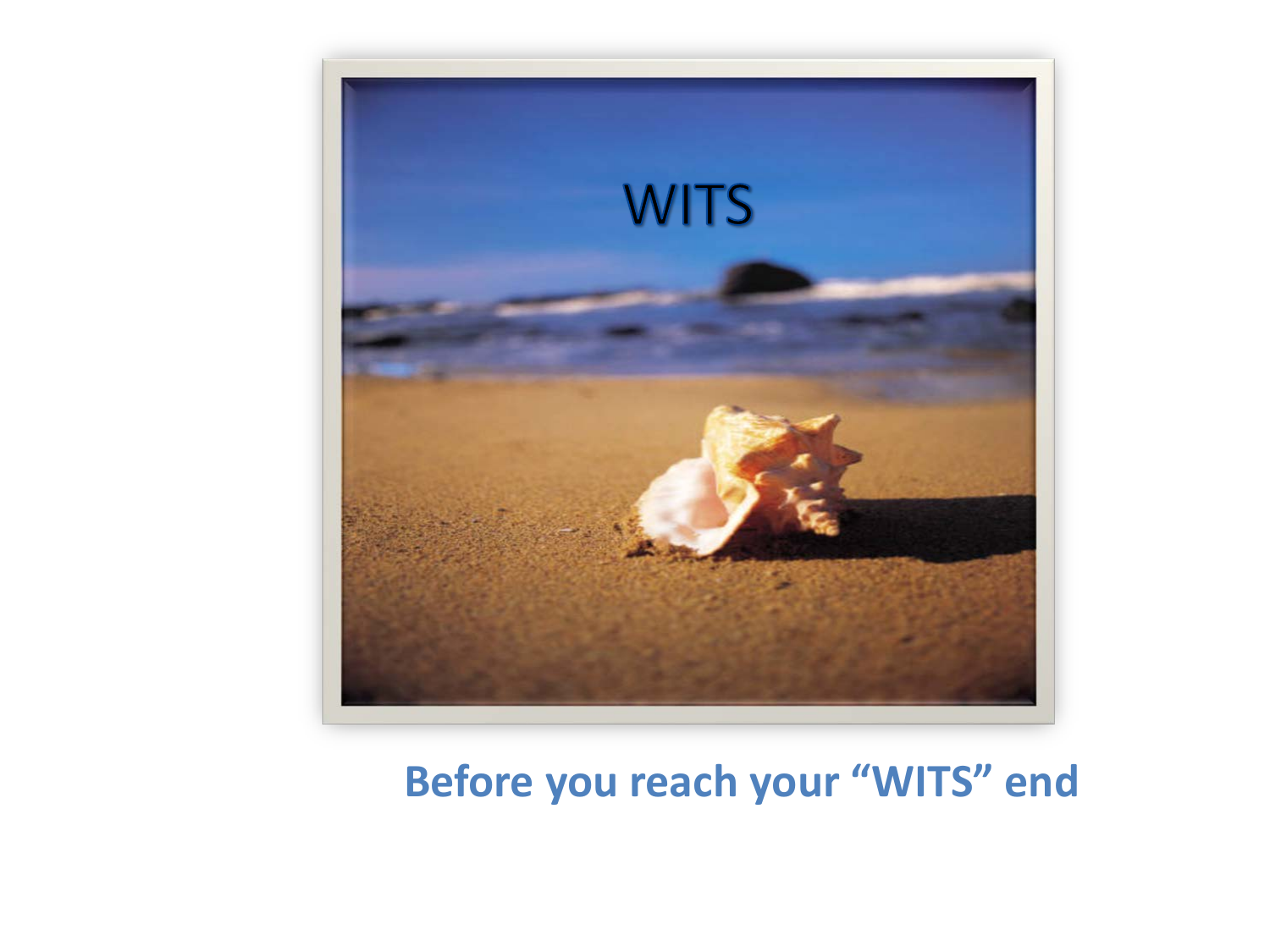### Let's Get Started **Overview**

- Access, Set-up and Login
- Add a New Client Profile
- Add an Intake Episode
- Complete SOGS/SOGS-RA
- Create New Voucher
- Create Encounter
- Review Records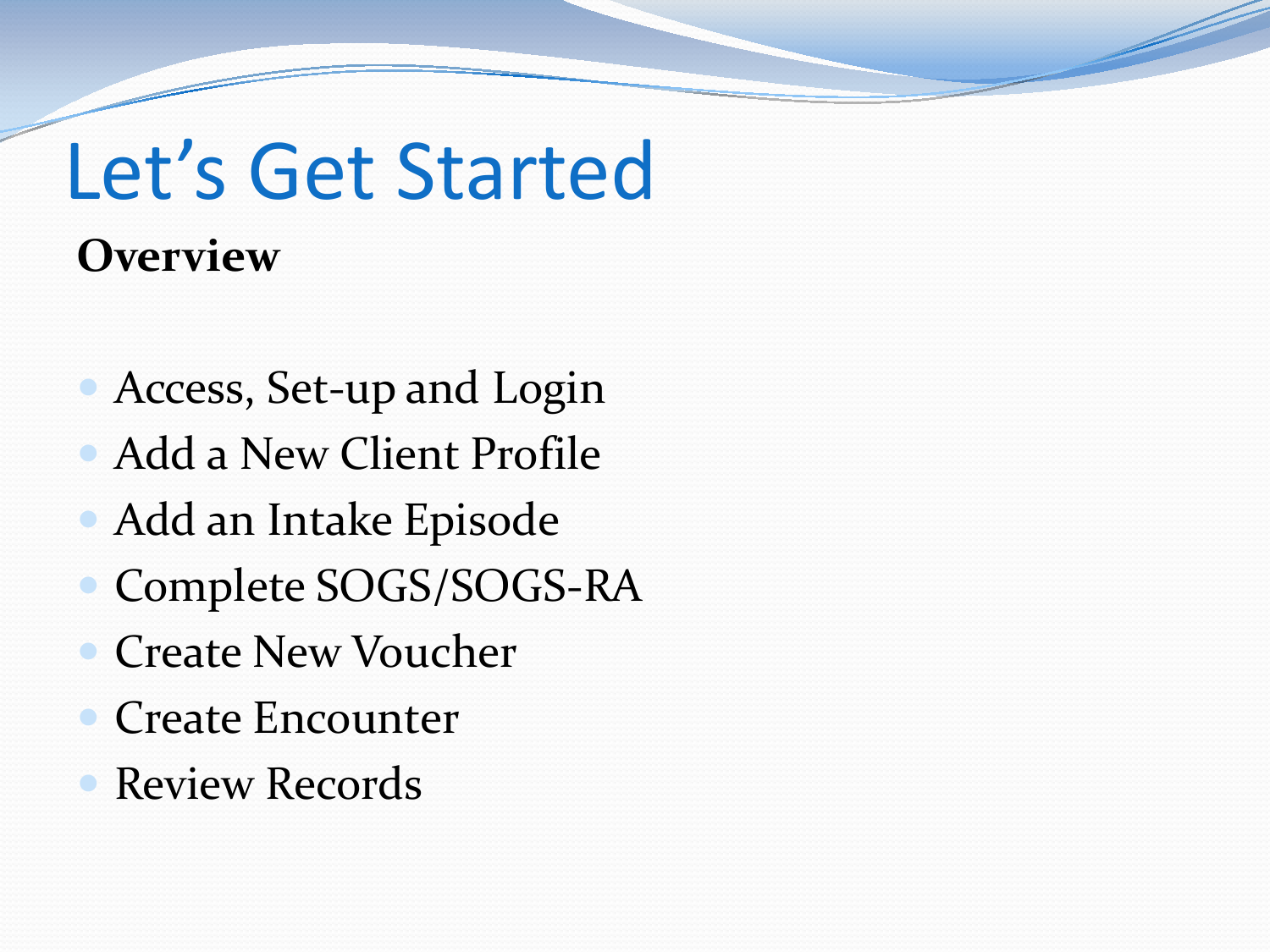### Let's Get Started **Setup and Login**

- Complete request for WITS access
	- Once you receive your username, password and pin, you are ready to begin!
- Type in <https://dmhaqa.fssa.in.gov/atr/>
- Enter your username
- Enter your password
- Enter your pin number

To request access to WITS, contact Larry Long at john.long@fssa.in.gov. You must be trained in WITS before receiving access.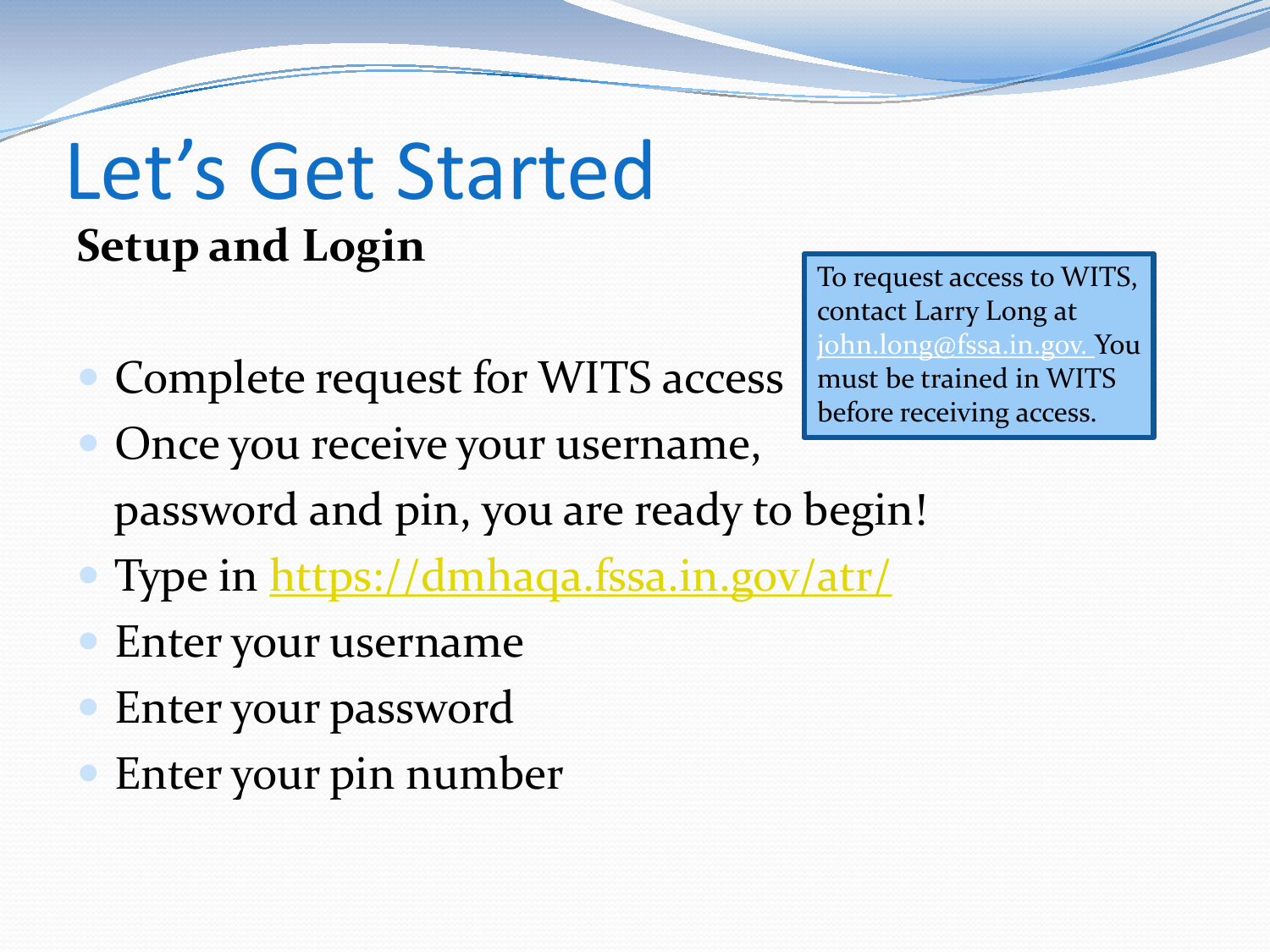### Let's Keep Going **Add a New Client Profile**

- Click Client List
- Click Go. A list of clients will appear.
- Click Add Client to add a new client
- Complete Page 1 of Client Profile
- Click Blue Arrow

All yellow fields **and the DARMHA ID** of a client are required!

 $\mathcal{B}$ 

You can also view existing clients on the Client List. After clicking Go, click on Profile or Activity List of an existing client to view/update their information.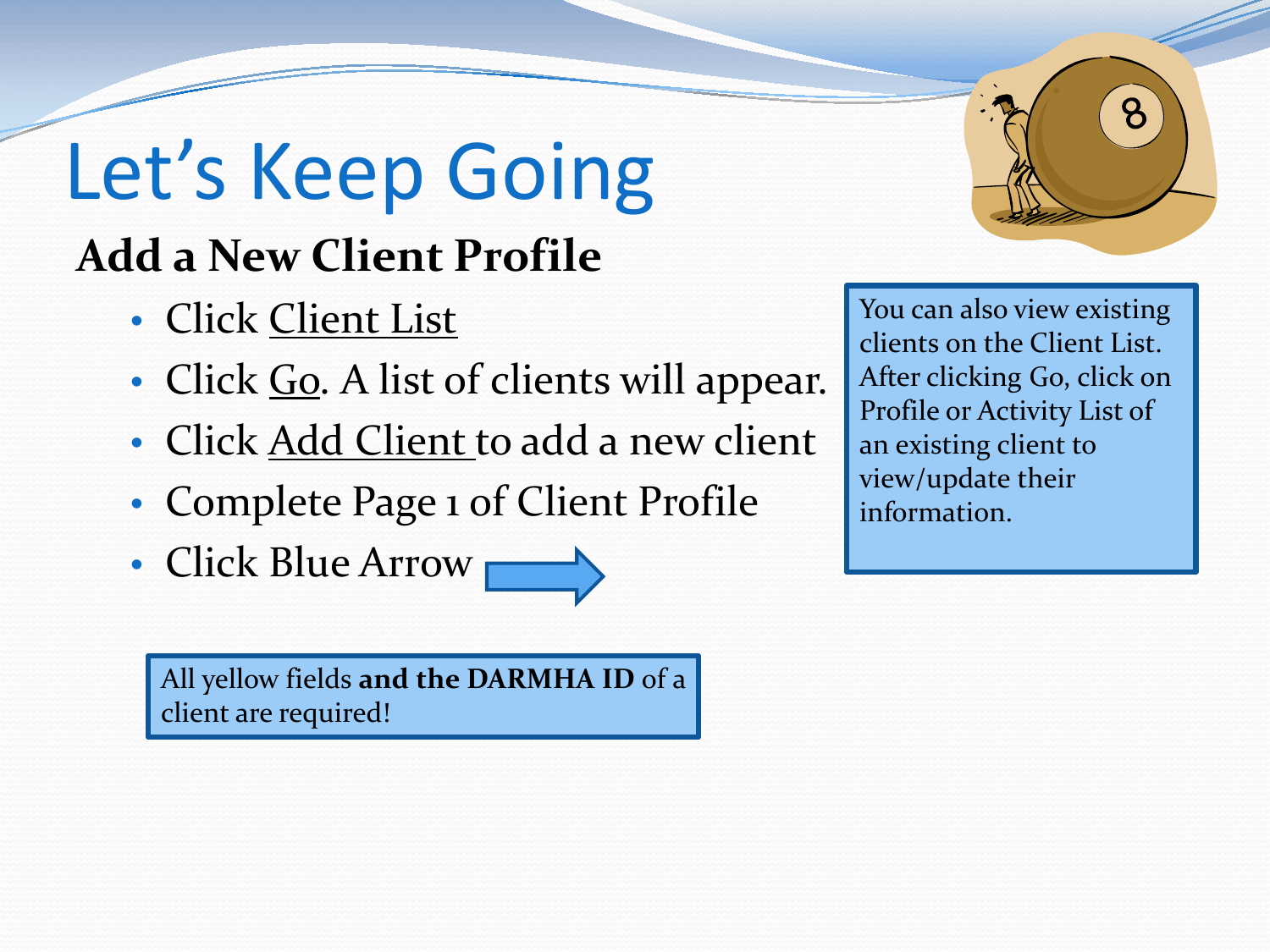### And Going **Add a New Client Profile**

- Enter alternate name if needed. Ex: given name John, but goes by Dave
- *Steps to Add a Name*  •Click Add Alternate Name •Add name •Click Finish

- **Click Arrow**
- Complete Additional Information (optional)
- Click Arrow
- Complete Contact Information it must include phone number and address.
- Clicking Add Address takes you to address screen. Complete required fields and click Finish.
- Click Arrow on Contact Info screen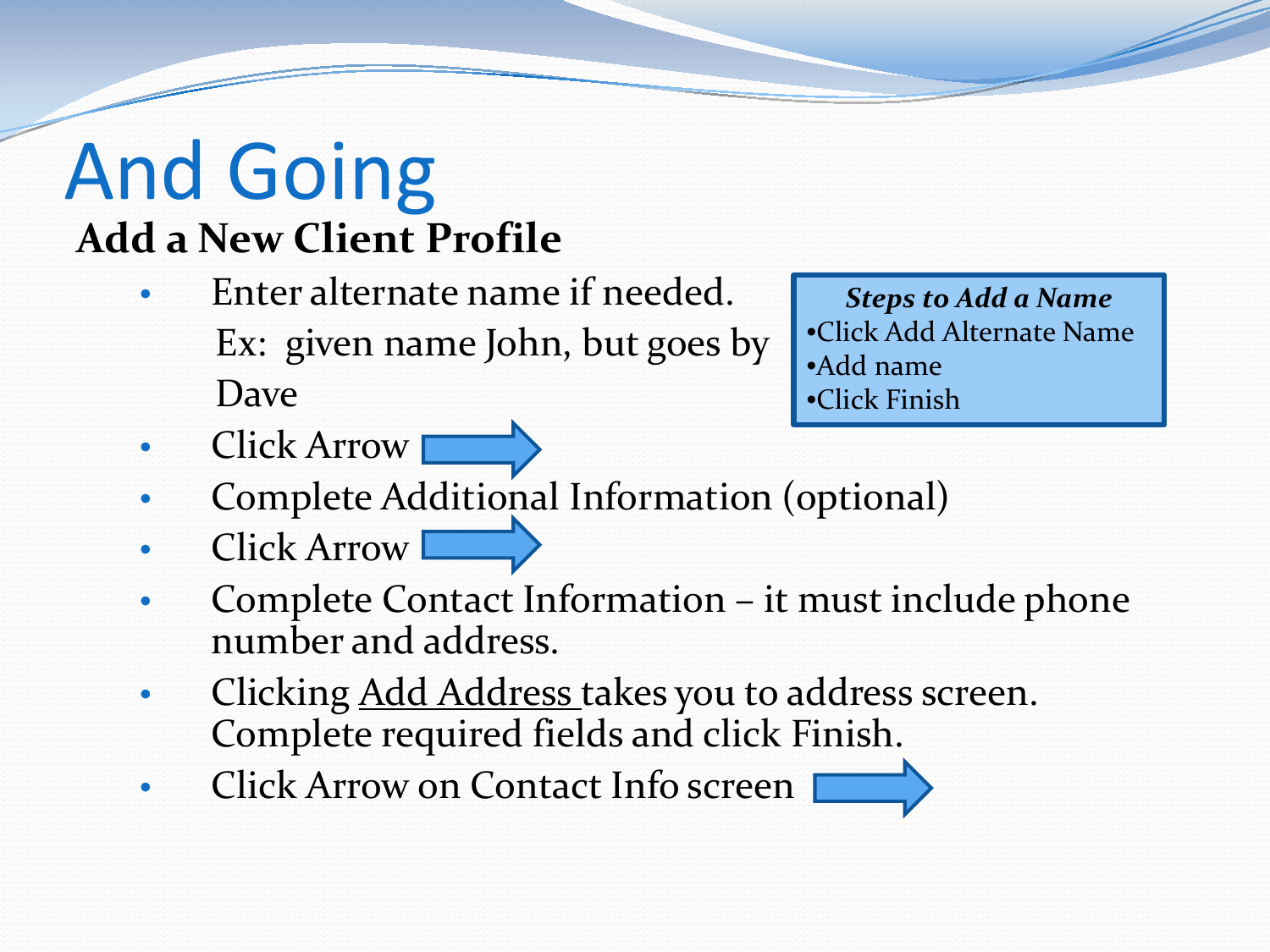### And going… **Add a New Client Profile**

- Complete Collateral Contacts if necessary
- Click Arrow
- Complete Other Numbers if Necessary

| Steps to Add Collateral Contact/Add Other Numbers |                           |
|---------------------------------------------------|---------------------------|
| •Click Add Contact                                | •Click Add Other Number   |
| •Complete required fields                         | •Complete required fields |
| •Click Finish                                     | •Click Finish             |

- Click Finish on client profile screen
- This will take you to Client Search. Click Go, and your client will show up in the client list.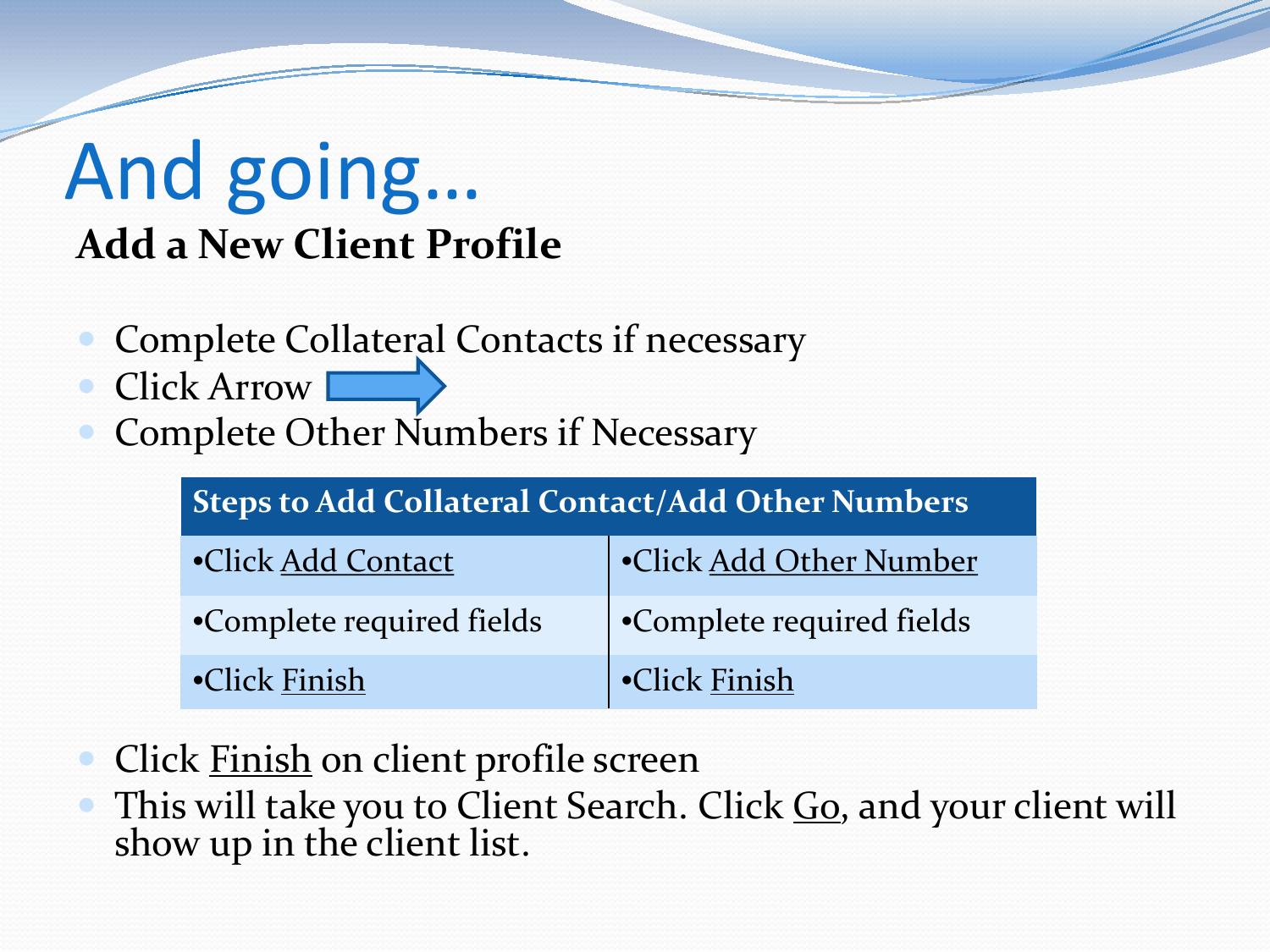## And more

### **Create Intake Episode**

- Click Activity List
- Click Start New Episode
- Complete Intake Case Information
	- Source Referral Pull-down: Scroll and choose Other, Gamblinghotline or Self
	- Referral Contact Pull- down: Click Add Referral Contact Info. Add required contact information and click Finish. This is a contact to follow up on the client with.
	- Special Initiative Pull-down: Scroll and choose Gambling Only
- Click Finish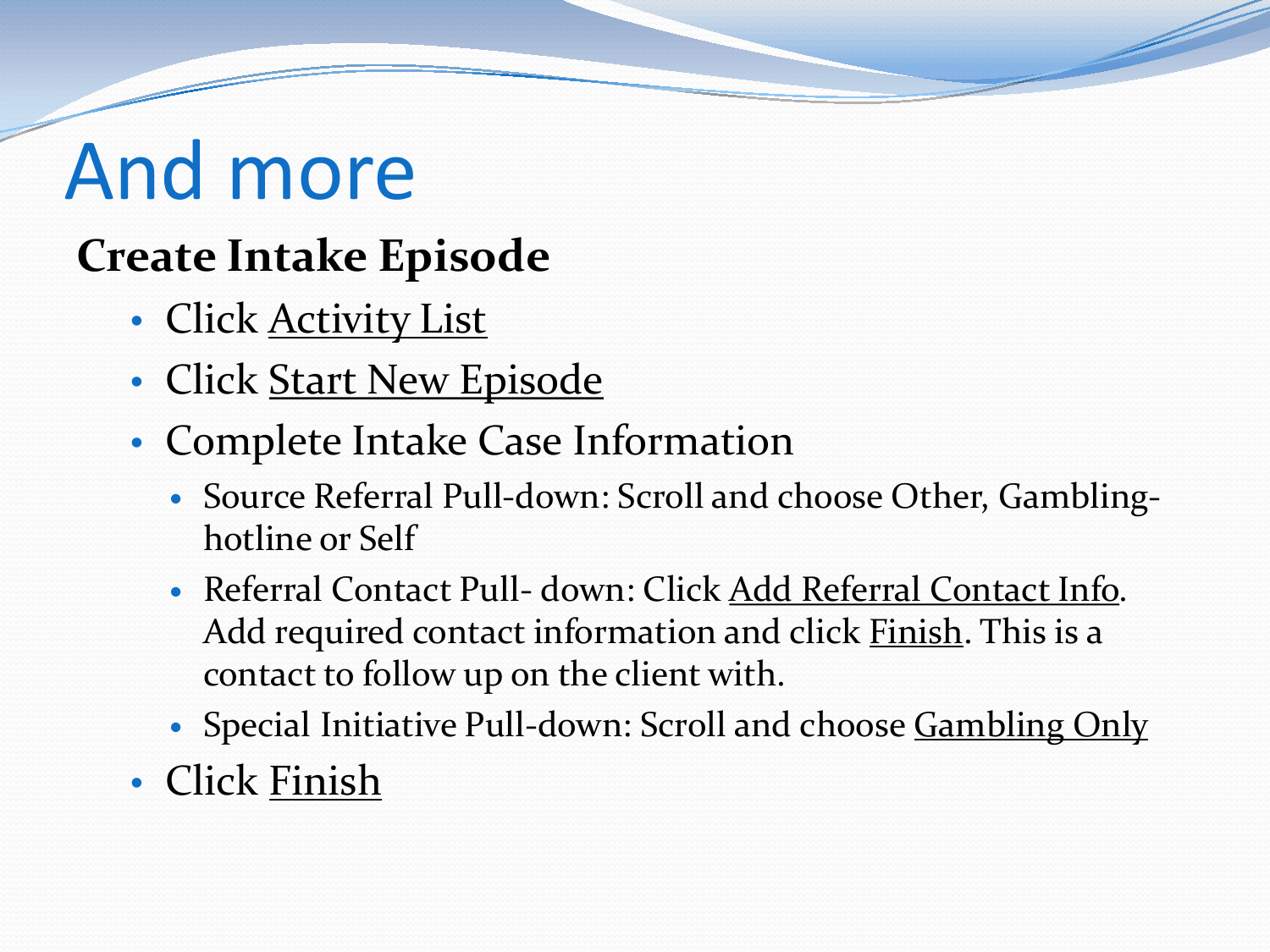# And still more

#### **SOGS/SOGS-RA Assessment**

- Look to left under **Activity List**
- Select your action…since we have a new client we will select Assessment
- Select SOGS or SOGS-RA
- Click Question 1 to start
- Complete SOGS questions
- Click Arrow until all pages are completed  $\square$

Clicking Save after completing the SOGS questions will show the client's SOGS score in the bottom left corner*.* 

- After Question 18, click Save to save and view the client's SOGS score, or click **Finish** to save and exit the screen.
- Finish will take you back to Client Activity List.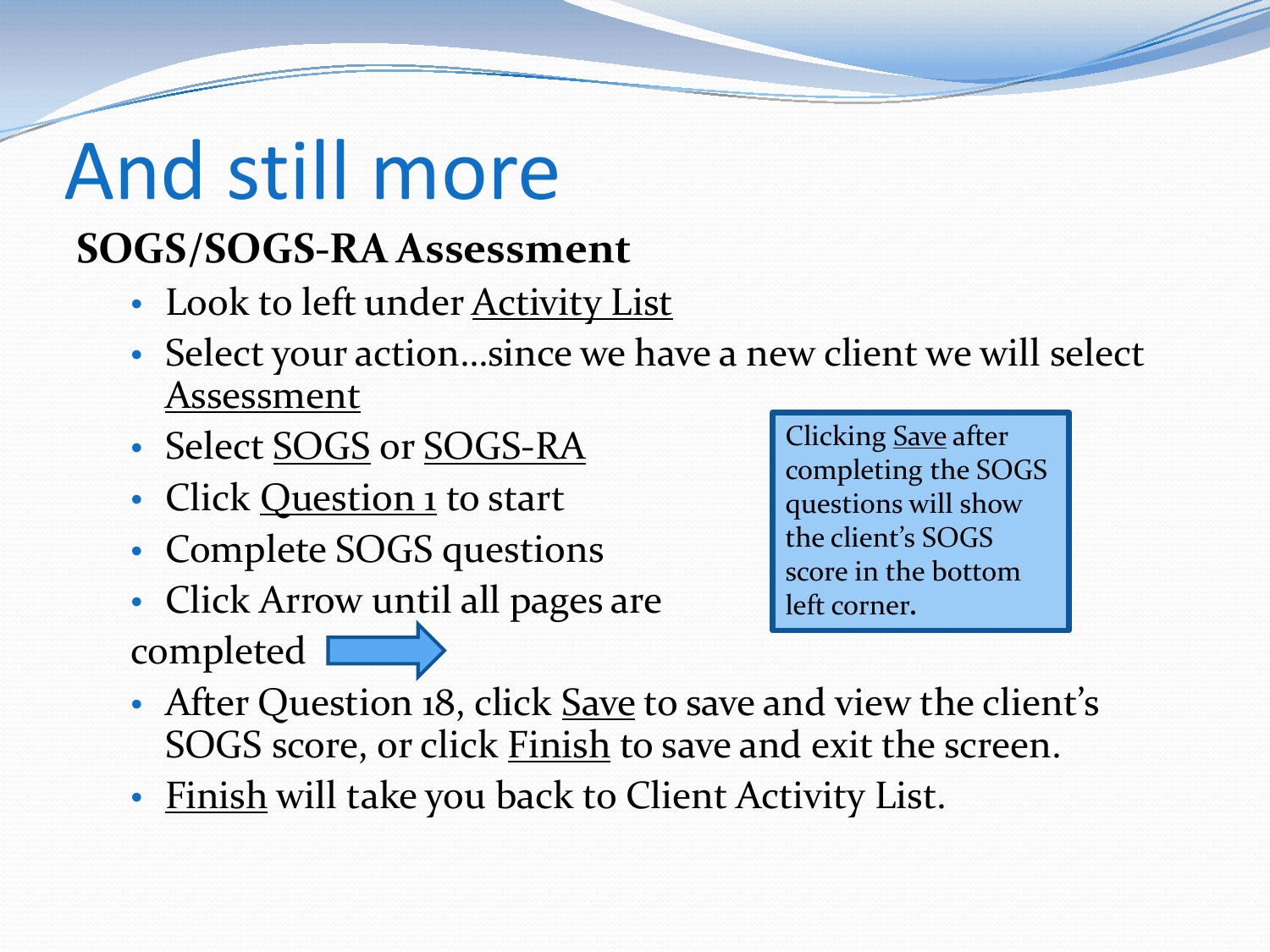## Almost there

- **Create New Voucher**
- Click Client Profile on side menu
- Click Voucher
- Click Add New Voucher Record
- Required fields are pre-populated
- Click Save

The effective date of the voucher can be backdated up to 9 days and is effective for 30 days.

- Click Add Service; add service and units on Add Service screen
- Click Finish to return to voucher screen
- Continue last 2 steps until all services for the voucher are added
- Click Finish; the screen returns to Voucher List page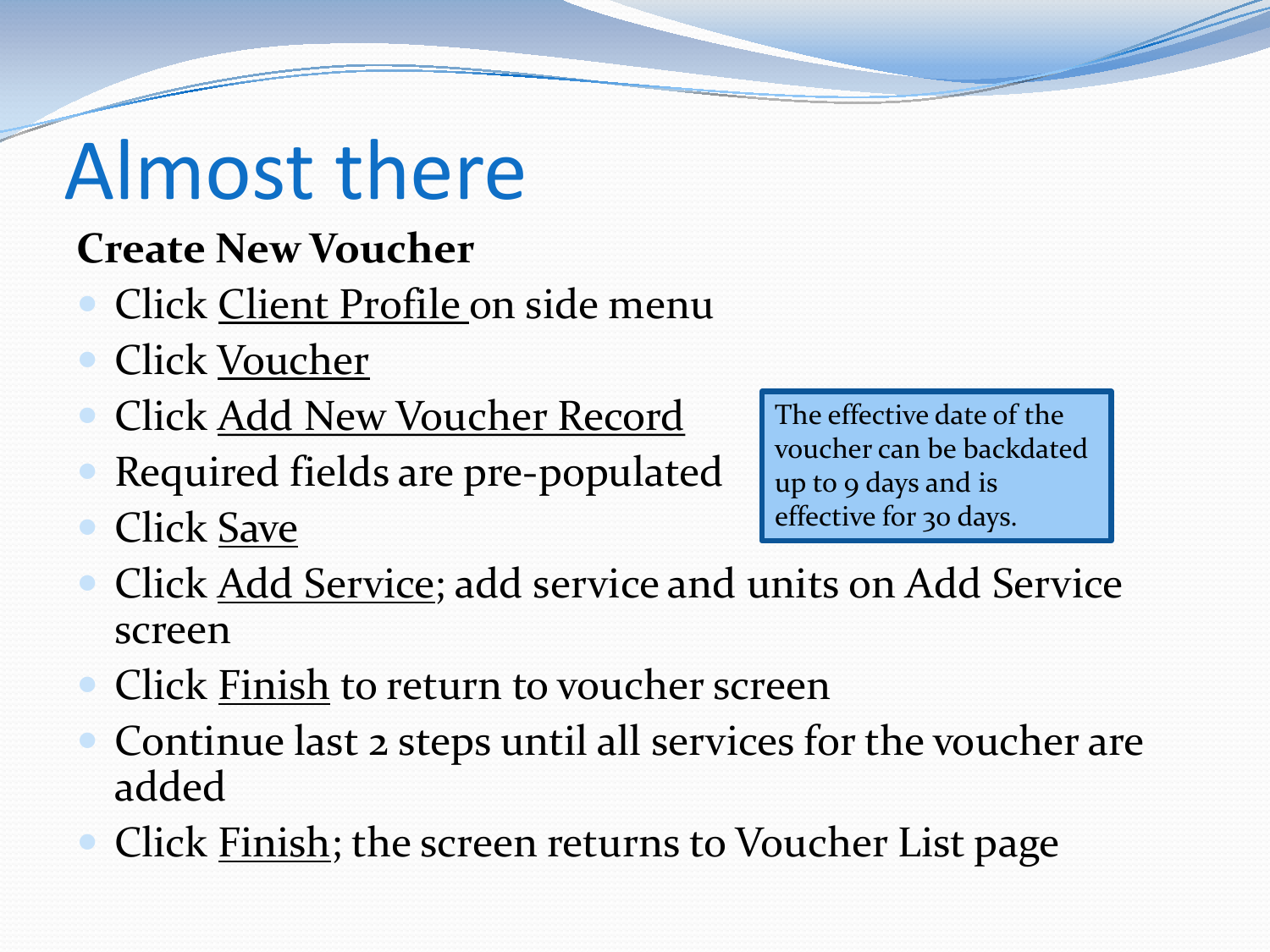## Almost there

### **Create Encounter**

- Click Activity List on side menu
- Click Encounters
- Click Add Encounter List
- Choose service from voucher services
- Complete required fields
- Click Save/Finish
- To release to billing, click Release to Billing beneath the notes section

An error message will appear if an encounter is released to billing but no DARMHA ID was entered for the client.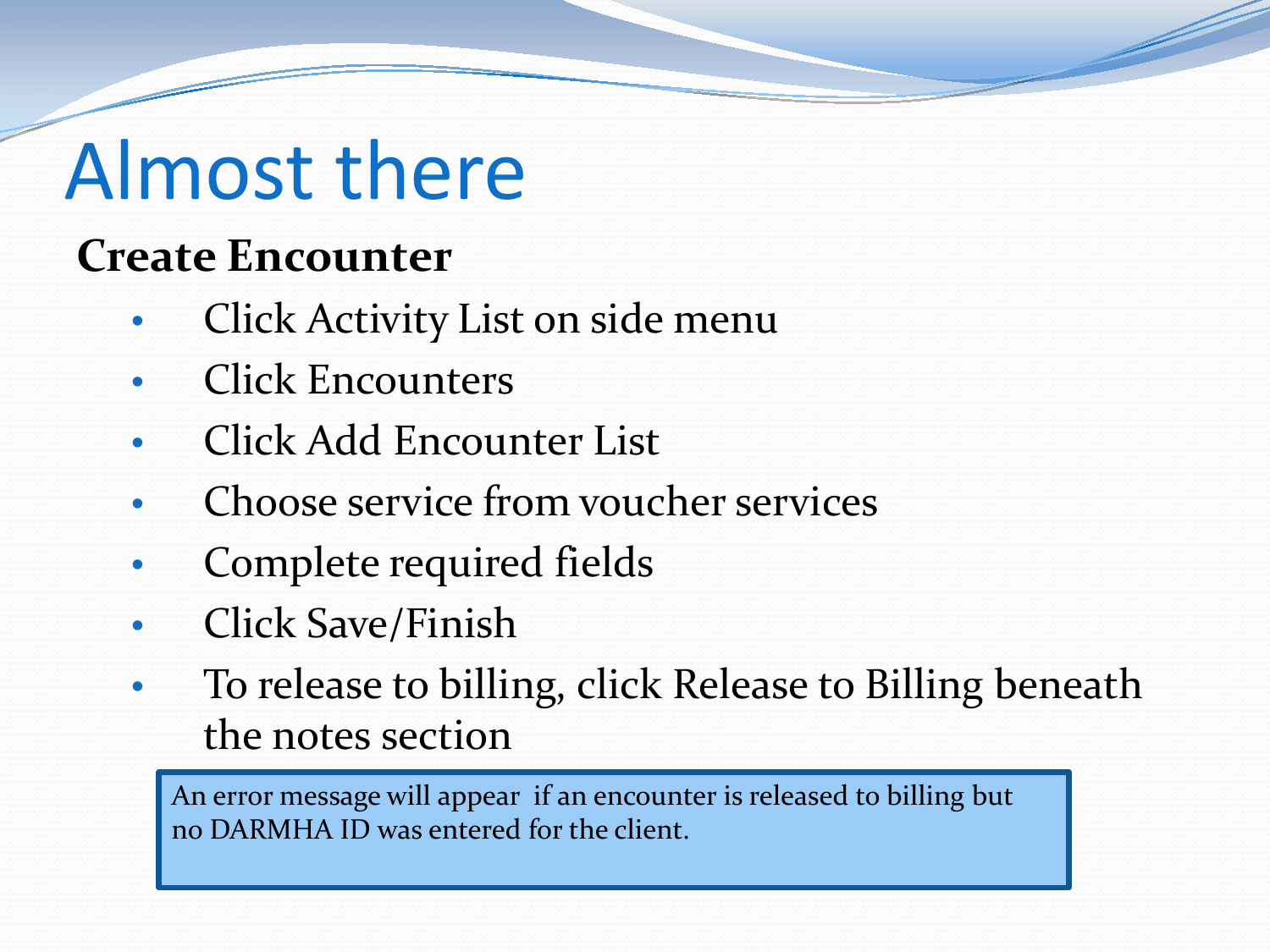## Not Yet

#### **Side Menu Navigation**

| <b>Add New Client</b>         | Client List > On screen, click Add<br>Client                     |
|-------------------------------|------------------------------------------------------------------|
| Add/Update Intake             | Client List $>$ Activity List $>$ Intake                         |
| Add/Update Assessment         | Client List > Activity List ><br>Assessments > SOGS > Question 1 |
| Create/ Review Voucher        | Client List > Client Profile > Voucher                           |
| Add/ Update Encounter         | Client List > Activity List > Encounters                         |
| <b>Choose Existing Client</b> | Client List > On screen, enter search<br>and click Go            |
| <b>Review Records</b>         | Agency > Agency List > Billing ><br>(choose item to view)        |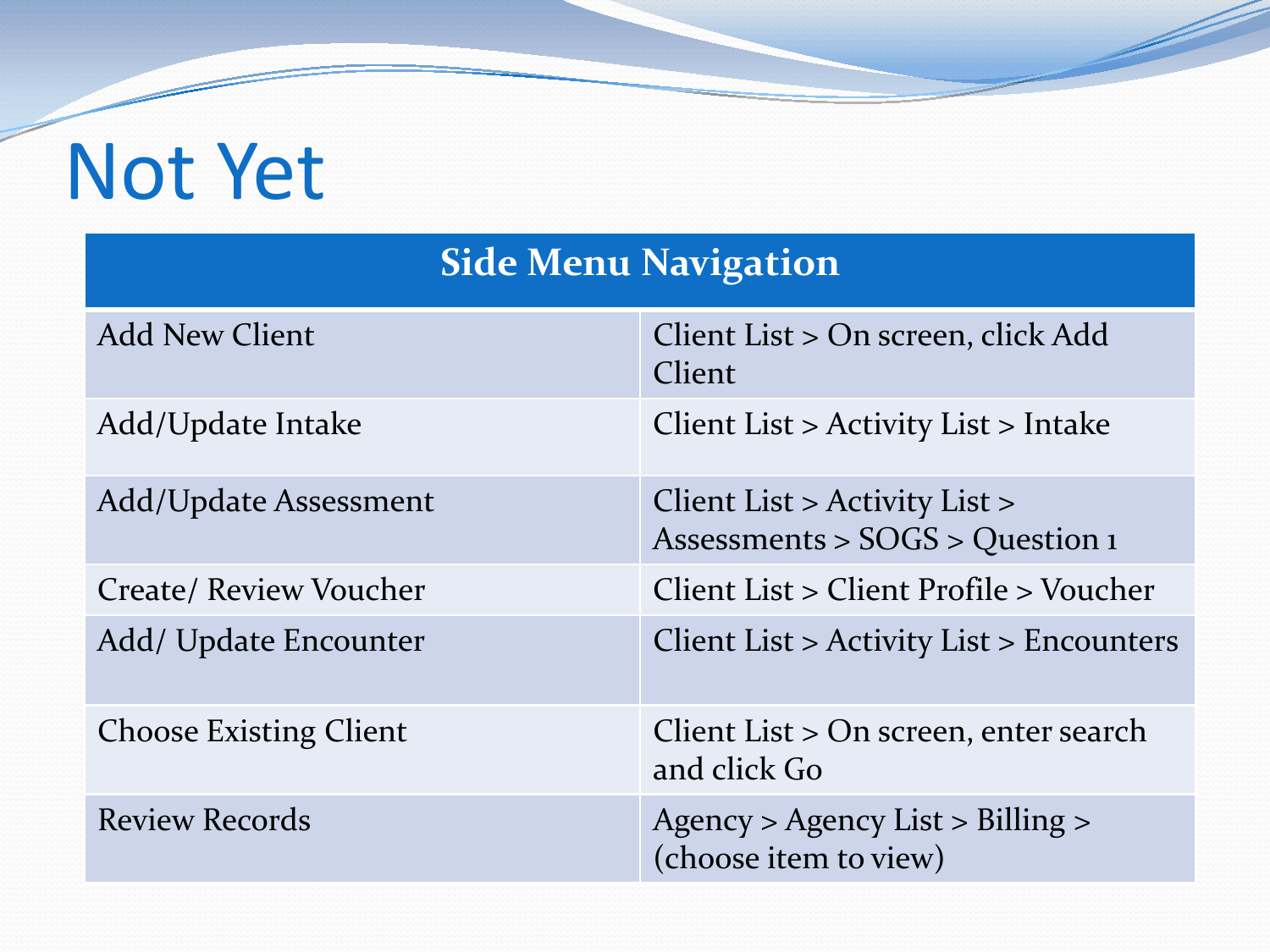## Almost there

#### **Review Encounters for Agency**

- On side menu, click Agency
- Click Billing
- Click Claim Item List
- Change the Item Status field to blank to see all encounters
- Press Go to review encounters

#### **Review Vouchers for Agency**

- On side menu, click Agency
- Click Billing
- Click Authorization List
- Change Item Status to blank
- Press Go to review vouchers